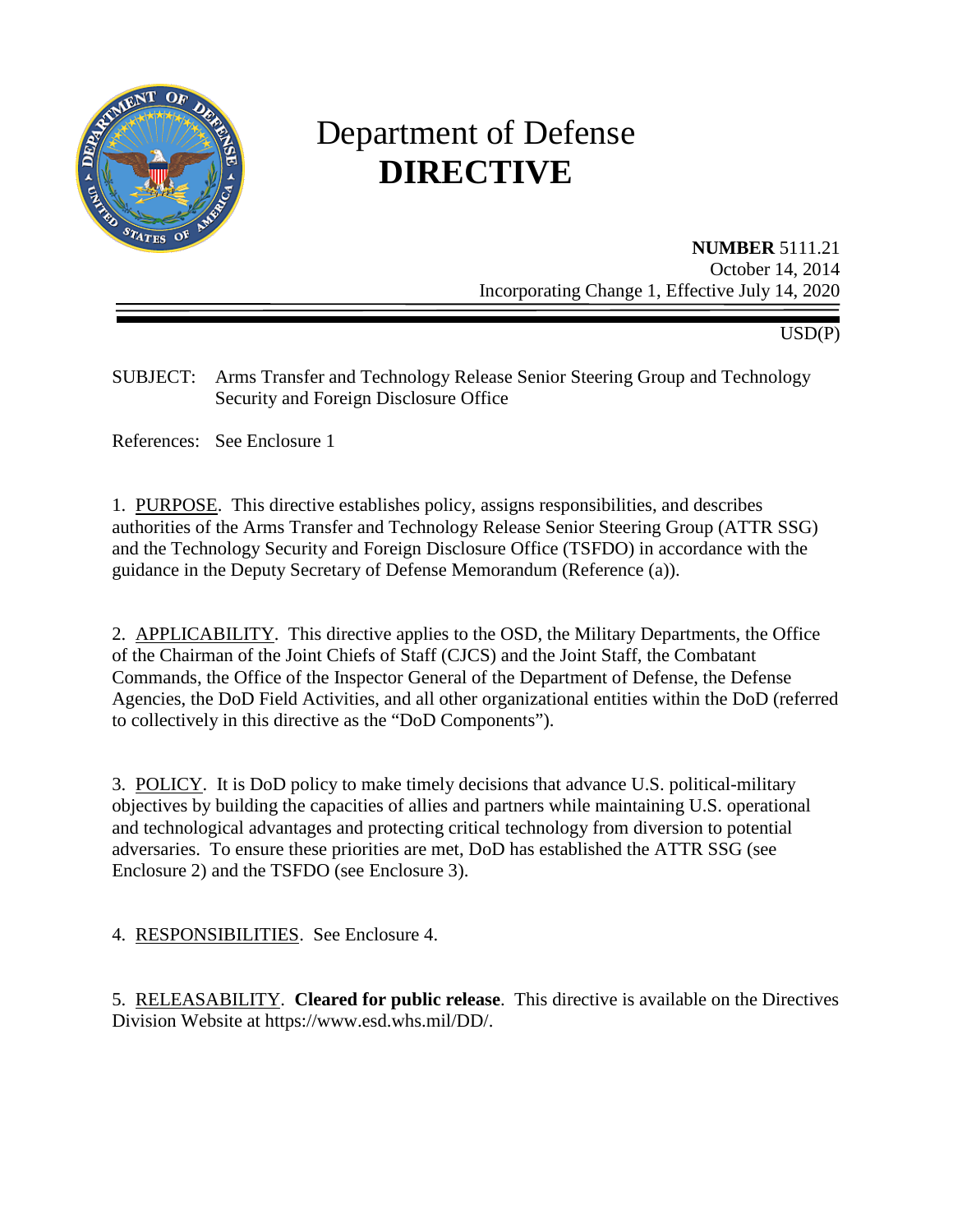6. SUMMARY OF CHANGE 1. The change to this issuance updates references and organizational titles and removes expiration language in accordance with current Chief Management Officer of the Department of Defense direction.

7. EFFECTIVE DATE. This directive is effective October 14, 2014.

Robert O. Work Deputy Secretary of Defense

Enclosures

- 1. References
- 2. ATTR SSG
- 3. TSFDO
- 4. Responsibilities

Glossary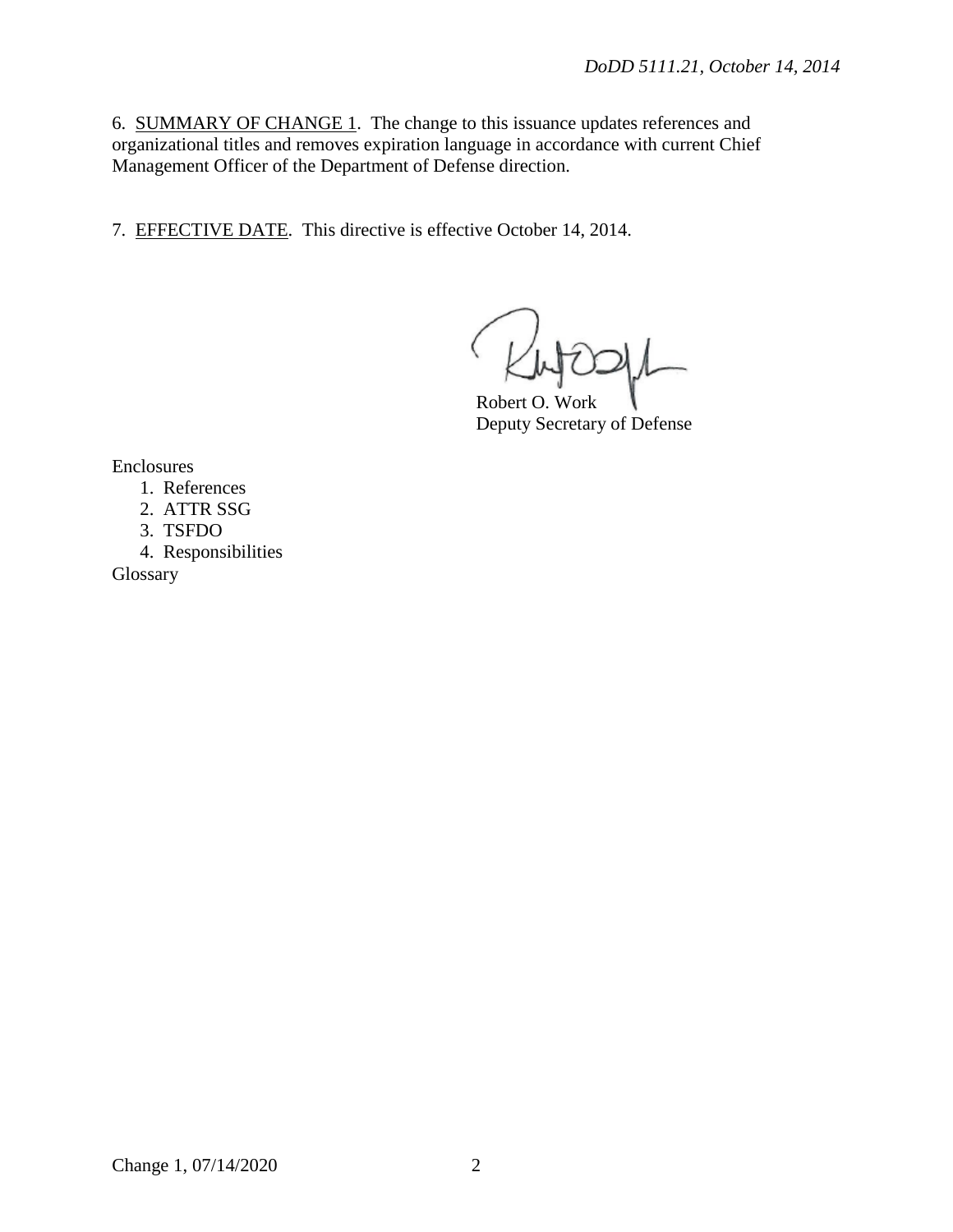# **REFERENCES**

- (a) Deputy Secretary of Defense Memorandum, "Establishment of Department of Defense Senior Steering Group (SSG) on Arms Transfer and Technology Release," August 11, 2008
- (b) National Disclosure Policy 1, "National Policy and Procedures for the Disclosure of Classified Military Information to Foreign Governments and International Organizations," October 1, 1988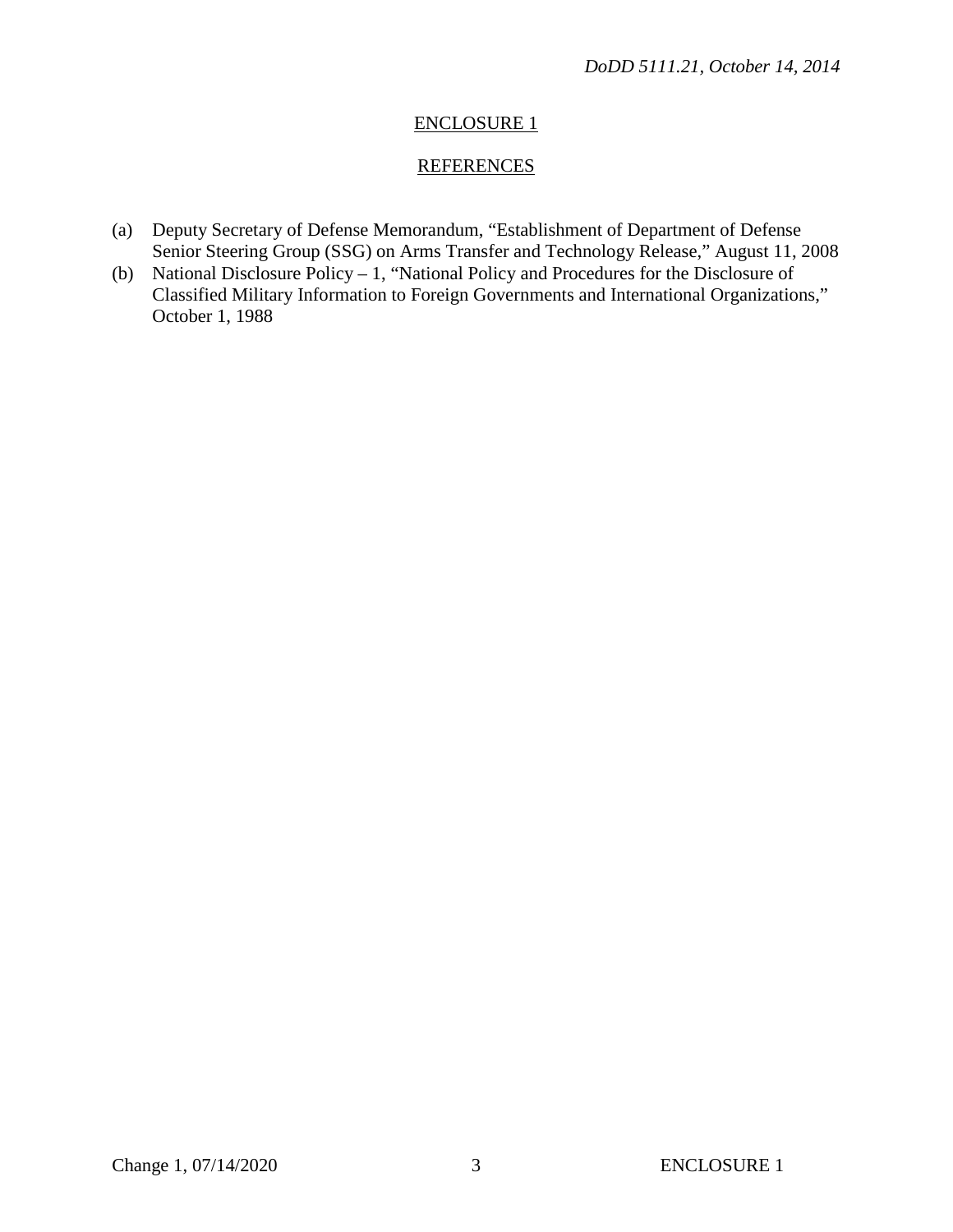## ATTR SSG

1. MISSION. Consistent with U.S. policy and national security objectives, the ATTR SSG provides guidance and direction to DoD's technology security and foreign disclosure (TSFD) processes to support the protection of critical U.S. technologies and to ensure that release considerations are balanced with building allied and partner-nation capability objectives.

#### 2. ATTR SSG OPERATIONS

a. The ATTR SSG is co-chaired by the Under Secretary of Defense for Policy (USD(P)) and the Under Secretary of Defense for Acquisition, Technology, and Logistics (USD(AT&L)).

b. The Director, Defense Technology Security Administration (DTSA), and the Director, International Cooperation (IC), Office of the USD(AT&L), are the co-executive Secretaries. They consult with each other on guidance and direction to the TSFDO.

#### 3. ATTR SSG MEMBERSHIP

a. Co-chairs:

- (1) USD(P).
- (2) USD(AT&L).
- b. Members:
	- (1) Under Secretary of Defense for Intelligence and Security (USD(I&S)).
	- (2) CJCS.
	- (3) Secretaries of the Military Departments.
	- (4) Department of Defense Chief Information Officer (DoD CIO).
	- (5) General Counsel of the Department of Defense.

(6) Director, National Security Agency/Chief, Central Security Service (DIRNSA/CHCSS).

(7) Director, Defense Security Cooperation Agency (DSCA).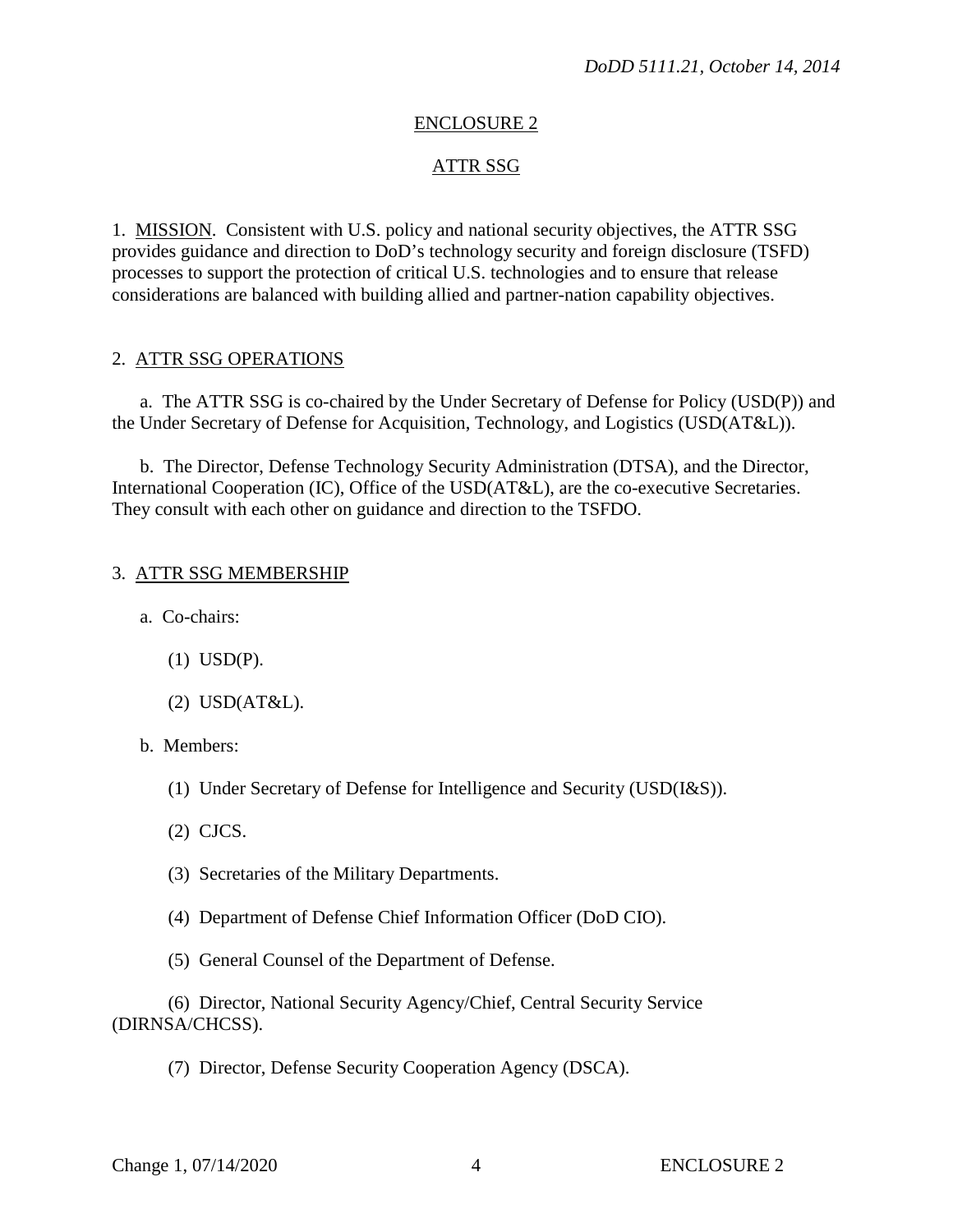(8) Director, National Geospatial-Intelligence Agency (NGA).

(9) Director, DTSA.

- (10) Director, Special Programs, Office of the USD(AT&L).
- (11) Director, IC, Office of the USD(AT&L).
- (12) Executive Director, National Disclosure Policy Committee (NDPC).
- (13) Other representatives (by invitation).

c. Observers:

- (1) Assistant Secretary of State for Political-Military Affairs, Department of State.
- (2) Interagency representatives (by invitation).
- (3) Other representatives (by invitation).

#### 4. FUNCTIONS. The ATTR SSG will:

a. Ensure that senior-level DoD direction is provided and addressed during the course of TSFD reviews by:

(1) Making TSFD release considerations an inherent part of initial discussions regarding arms transfers and foreign disclosures affecting DoD stakeholders, particularly those of great importance to DoD senior leadership.

(2) Ensuring DoD Components provide all key DoD stakeholders visibility into select high priority export proposals and priority technology security and foreign disclosure reviews (PTRs).

(3) Providing a forum to balance the protection of critical technologies with building partner capacity.

(4) Issuing releases in principle (RIP), anticipatory policies, and PTR closure documents to consolidate TSFD process decisions.

(5) Ensuring TSFD process owners and implementing agencies coordinate openly with each other when reviewing PTR release requests.

(6) Providing executive-level guidance to the TSFD process authorities described in this directive.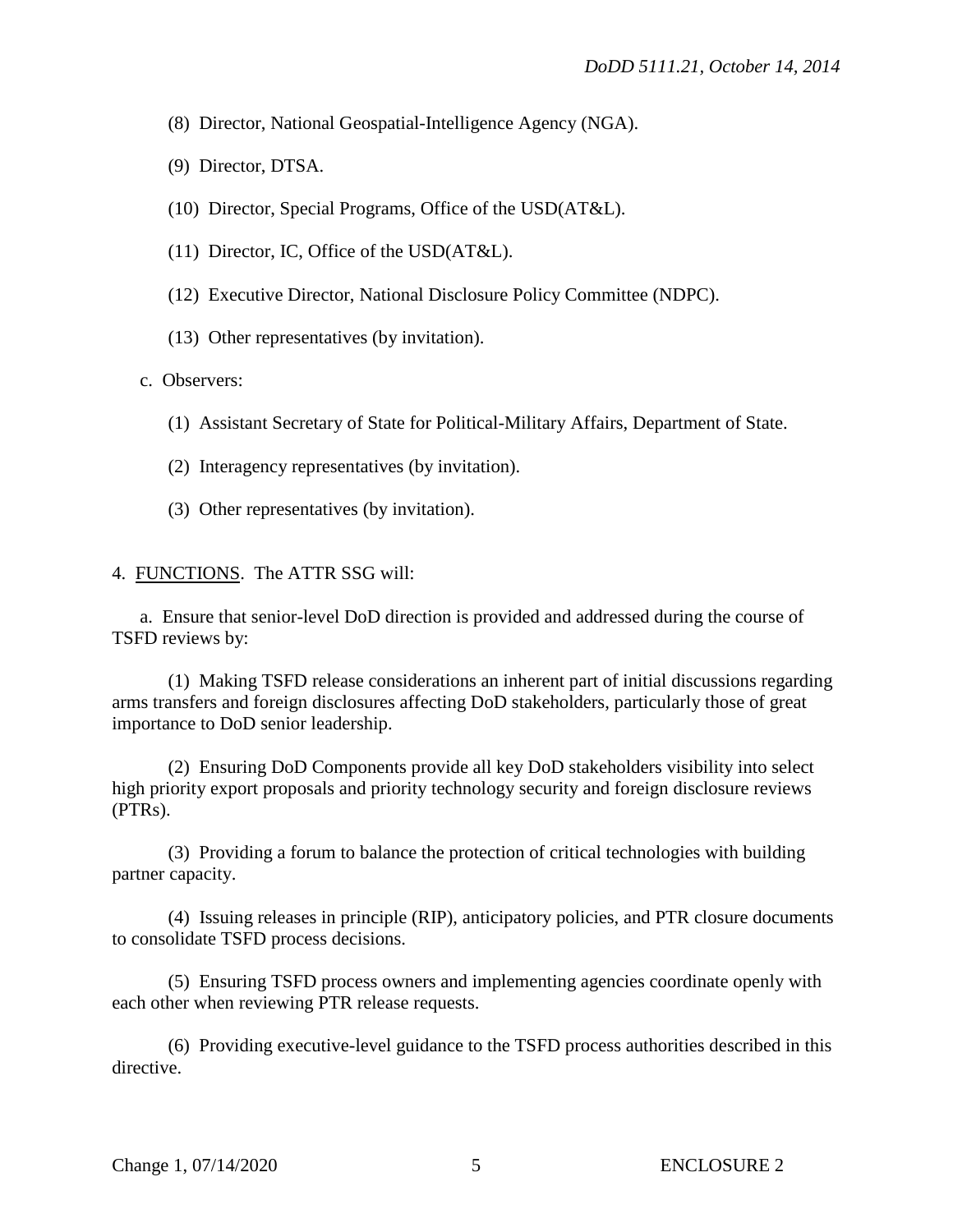b. Function as the DoD appeals board and mediation body for TSFD processes (except for disclosures with the authority of the NDPC pursuant to the National Disclosure Policy (Reference (b))) when TSFD stakeholders are unable to achieve consensus on proposed release decisions that affect DoD interests.

(1) Where Under Secretary-level consensus cannot be reached in the ATTR SSG by the members, the ATTR SSG co-chairs will raise the issue for review by the Secretary or Deputy Secretary of Defense.

(2) The NDPC will follow its appeals process as described in Reference (b).

c. Provide a forum for discussion and for developing recommendations for improvements to relevant U.S. Government and DoD arms transfer processes.

d. Establish task-focused teams made up of experts from relevant stakeholders on actionable matters of interest to the ATTR SSG.

e. Provide direction to the TSFDO in its role as the Executive Secretariat for the ATTR SSG.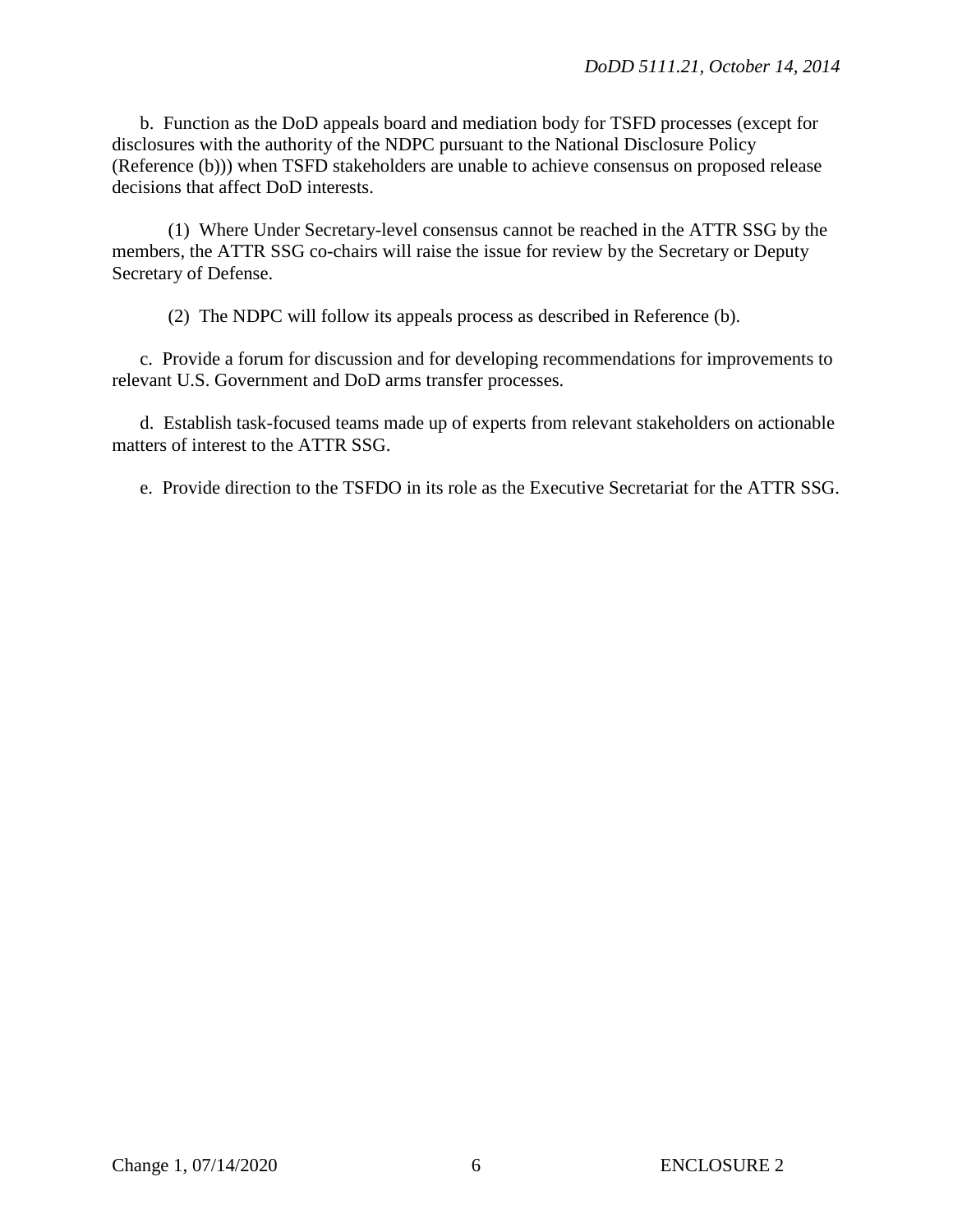## TSFDO

1. MISSION. The TSFDO is the Executive Secretariat to the ATTR SSG. It facilitates the coordination and synchronization of release requests of high importance to DoD. It facilitates these requests through the TSFD processes to ensure transparency and timely, well-informed guidance and decisions on technology or information transfers.

2. TSFDO OPERATIONS. The TSFDO will reside in DTSA. For operational and administrative matters, the TSFDO will report to and be provided day-to-day guidance by the Director, DTSA.

3. FUNCTIONS. The TSFDO will:

a. Serve as the ATTR SSG Executive Secretariat.

b. Develop, obtain ATTR SSG approval of, and maintain all ATTR SSG policies and procedures.

c. Consult with DoD TSFD authorities to ensure their existing processes inform and facilitate release requests.

d. Assess and, where applicable, recommend changes to existing DoD TSFD policies and processes for ATTR SSG consideration.

e. Develop, maintain, and implement TSFD checklists that provide guidance to the DoD TSFD community on how to staff release requests through the TSFD processes.

f. Screen, triage, and track designated PTRs and other high-visibility cases.

g. As required, develop and coordinate deliberative documents that appeal TSFD release decisions. Such documents should address points of contention or disparate positions among TSFD release authorities.

h. As required, coordinate and develop RIP documentation for TSFD release requests, which will incorporate assessments of technical and programmatic issues and analyses of opportunities to build partner capacity as they relate to DoD policies.

i. Process electronic warfare waiver requests.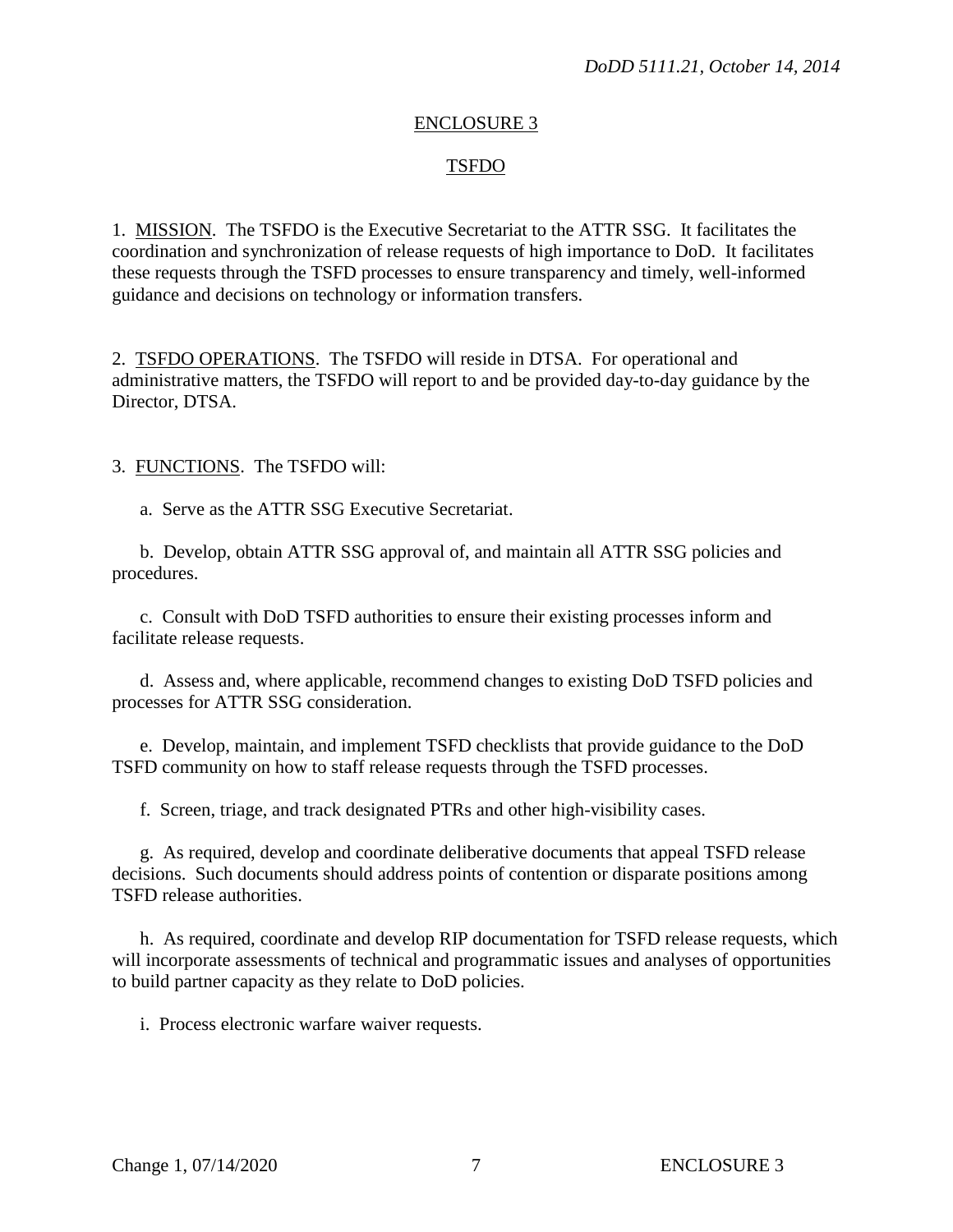j. As directed by the ATTR SSG, develop and publish ATTR SSG documents, including anticipatory policies that reflect, inform, or represent TSFD release decisions for PTRs or other potential high-visibility cases.

k. Develop and maintain a secure ATTR SSG website to host information on ATTR SSG-related activities, anticipatory policies, and electronic warfare waivers.

l. Conduct ATTR SSG-authorized TSFD outreach efforts and continually engage with the DoD TSFD community to keep abreast of TSFD release considerations.

m. Perform other duties, as assigned by the ATTR SSG.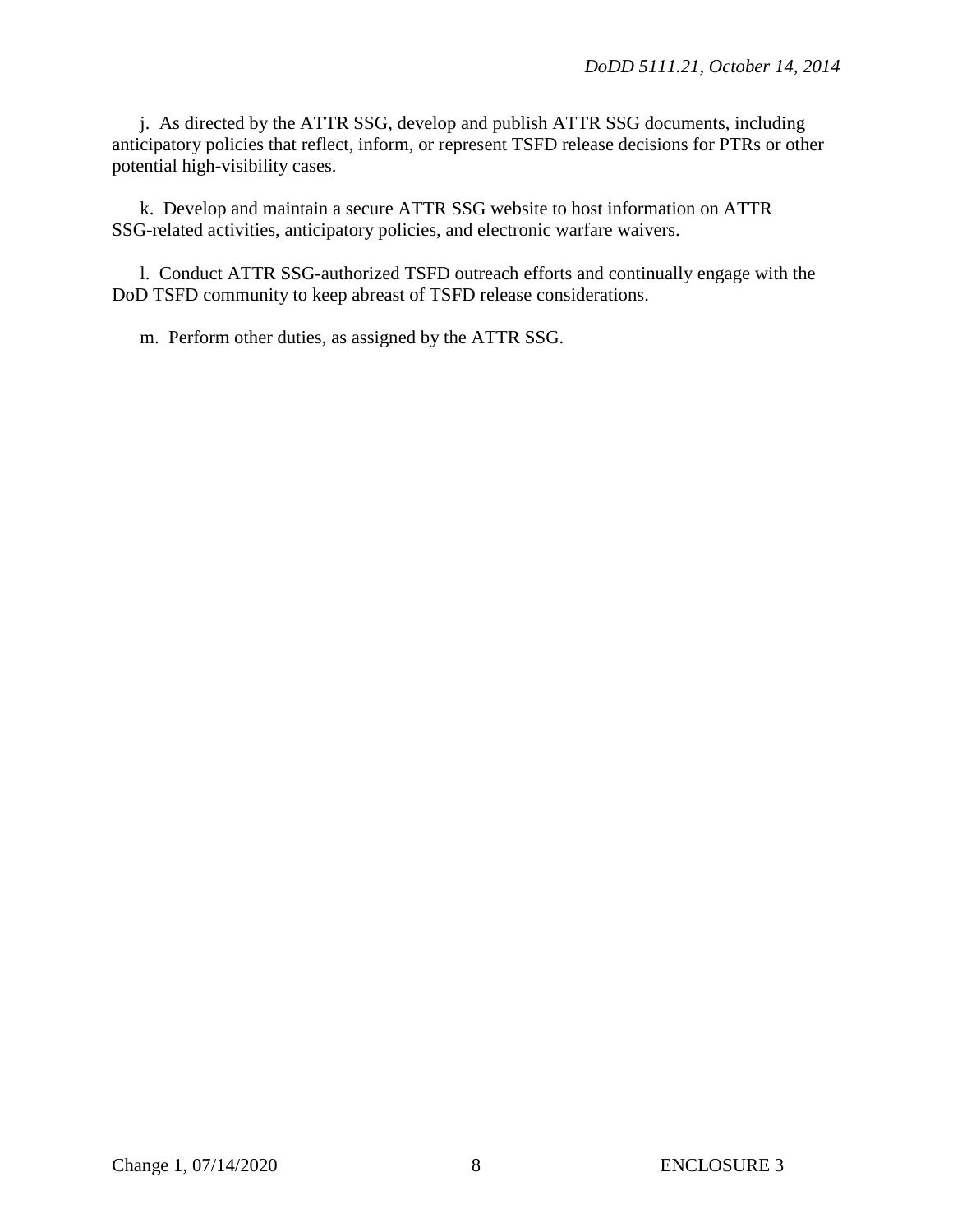#### RESPONSIBILITIES

### 1. USD(P). The USD(P):

a. In conjunction with the USD(AT&L), co-chairs the ATTR SSG. USD(P) may delegate co-chairmanship.

b. Oversees the development and implementation of ATTR SSG initiatives and efforts, and coordinates with the USD(AT&L) on DoD TSFD recommendations to the Secretary and Deputy Secretary of Defense.

c. Provides personnel to the TSFDO.

2. DIRECTOR, DSCA. Under the authority, direction, and control of the USD(P), the Director, DSCA:

a. Participates in the ATTR SSG, assists in the development and implementation of ATTR SSG initiatives and efforts, and coordinates with the ATTR SSG on DoD TSFD recommendations.

b. Coordinates relevant security cooperation- and security assistance-related TSFD activities with the TSFDO.

3. DIRECTOR, DTSA. Under the authority, direction, and control of the USD(P), the Director, DTSA:

a. Serves as co-executive Secretary to the ATTR SSG, along with the Director, IC.

b. Helps develop and implement ATTR SSG initiatives and efforts, and coordinates with the ATTR SSG on DoD TSFD recommendations.

c. Participates in ATTR SSG discussions involving the consolidation and streamlining of TSFD processes, where appropriate.

d. In consultation with the Director, IC, provides guidance and direction to the TSFDO.

e. Provides administrative support to, and working spaces for, the TSFDO.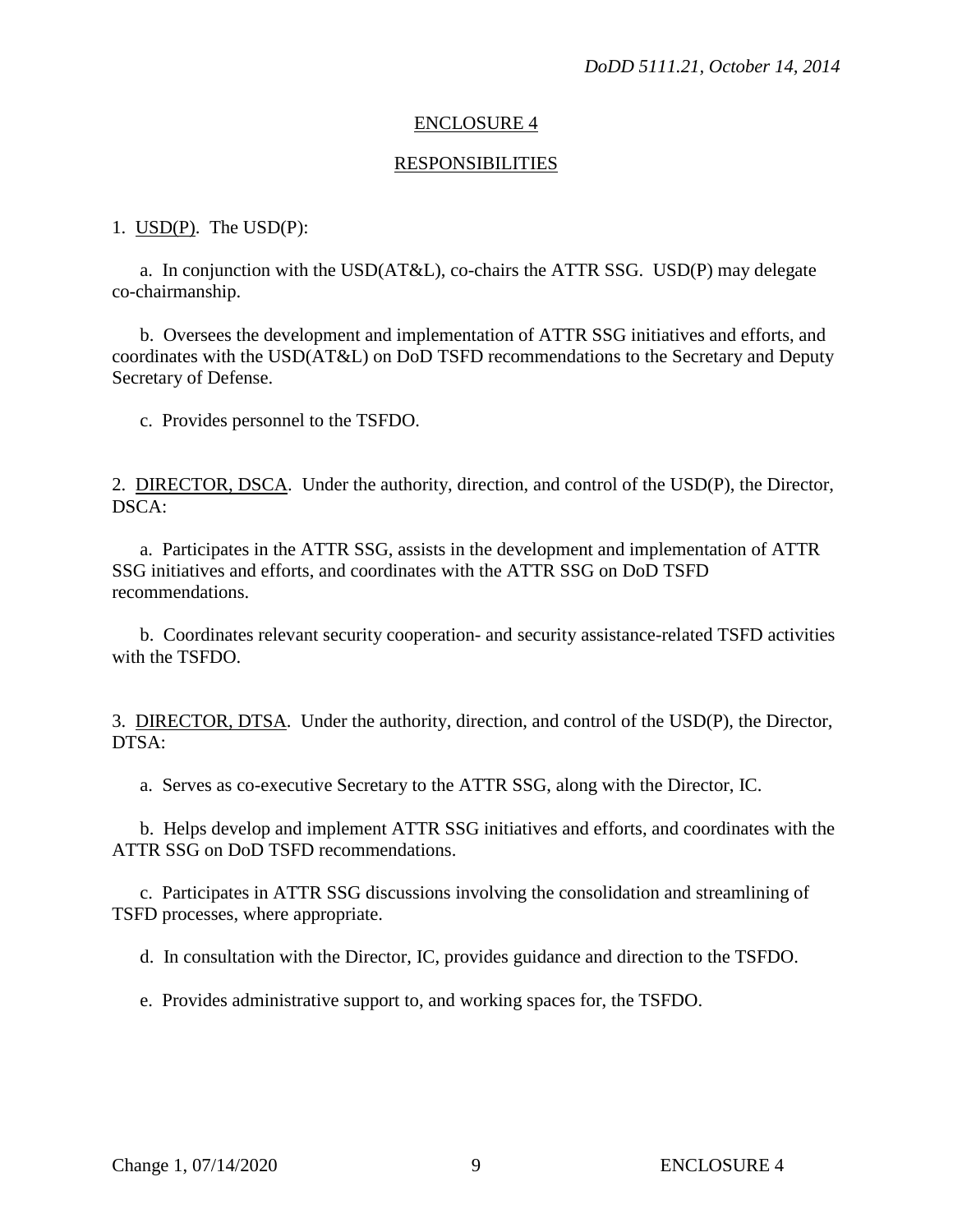4. USD(AT&L). The USD(AT&L):

a. In conjunction with the USD(P), co-chairs the ATTR SSG. USD(AT&L) may delegate co-chairmanship.

b. Oversees the development and implementation of ATTR SSG initiatives and efforts, and coordinates with the USD(P) on DoD TSFD recommendations to the Secretary and Deputy Secretary of Defense.

c. Provides personnel to the TSFDO.

5. DIRECTOR, IC. Under the authority, direction, and control of the USD(AT&L), the Director, IC:

a. Serves as co-executive Secretary to the ATTR SSG, along with the Director, DTSA.

b. Helps develop and implement ATTR SSG initiatives and efforts, and coordinates with the ATTR SSG on DoD TSFD recommendations.

c. Participates in ATTR SSG discussions involving the consolidation and streamlining of TSFD processes, where appropriate.

d. In consultation with the Director, DTSA, provides strategic guidance and direction to the TSFDO.

6. USD $(I&S)$ . The USD $(I&S)$ :

a. Participates in the ATTR SSG, helps develop and implement ATTR SSG initiatives and efforts, and coordinates with the ATTR SSG on DoD TSFD recommendations.

b. Provides the ATTR SSG with assessments and considerations relevant to the intelligence, counterintelligence, and security aspects of TSFD activities.

c. Harmonizes and synchronizes, where possible, intelligence community release and disclosure considerations with DoD TSFD considerations.

d. Participates in ATTR SSG discussions involving the consolidation and streamlining of TSFD processes, where appropriate.

7. DIRNSA/CHCSS. Under the authority, direction, and control of the USD(I&S), the DIRNSA/CHCSS: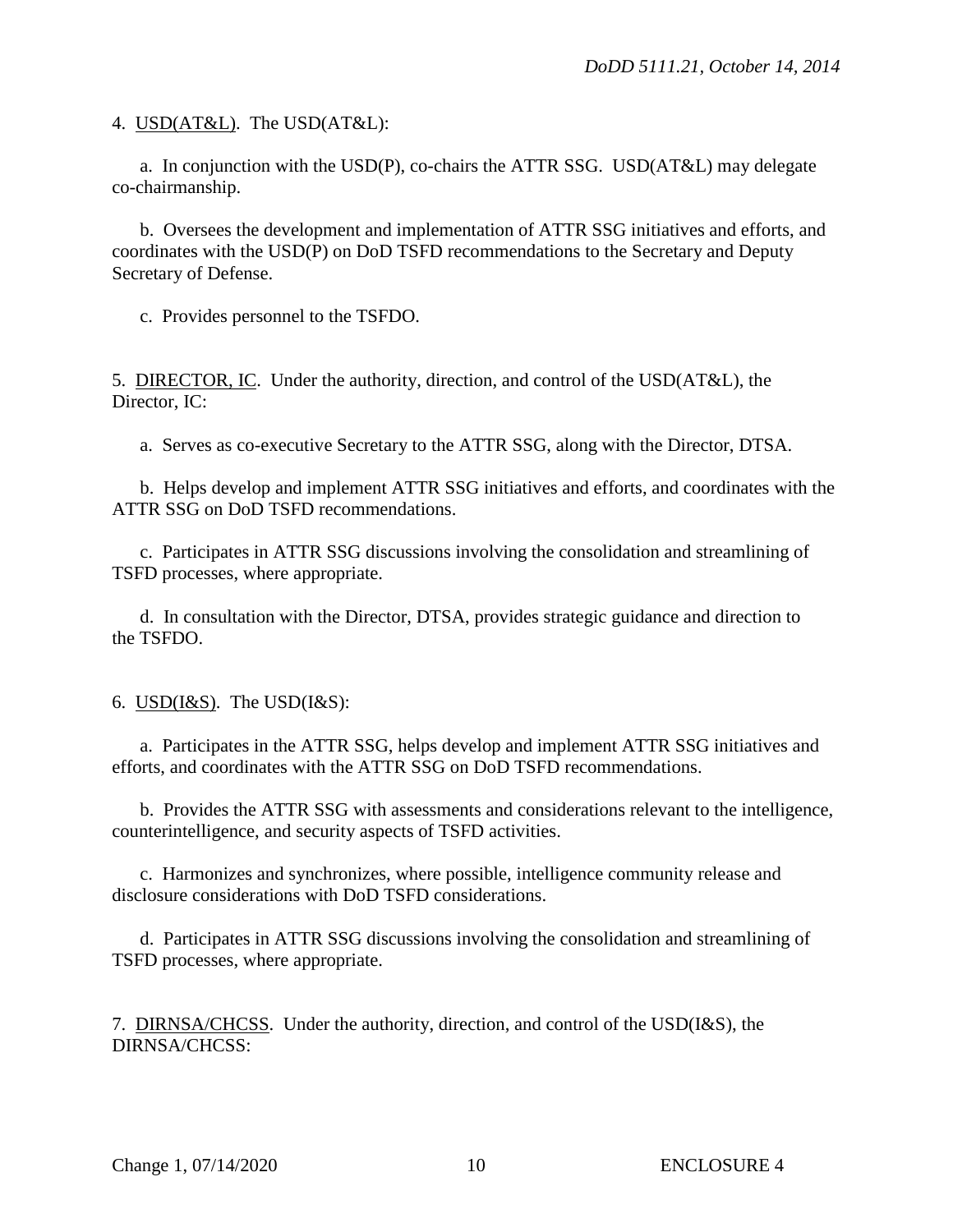a. Participates in the ATTR SSG, helps develop and implement ATTR SSG initiatives and efforts, and coordinates with the ATTR SSG on DoD TSFD recommendations.

b. Participates in ATTR SSG discussions involving the consolidation and streamlining of TSFD processes, where appropriate.

c. Coordinates relevant National Security Agency-related activities with the TSFDO.

d. Provides SIGINT and information assurance-related disclosure and release support to the TSFDO, as necessary.

8. DIRECTOR, NGA. Under the authority, direction, and control of the USD(I&S), the Director, NGA:

a. Participates in the ATTR SSG, helps develop and implement ATTR SSG initiatives and efforts, and coordinates with the ATTR SSG on DoD TSFD recommendations.

b. Participates in ATTR SSG discussions involving the consolidation and streamlining of TSFD processes, where appropriate.

c. Coordinates relevant NGA-related TSFD activities with the TSFDO.

d. Provides GEOINT-related disclosure and release support to the TSFDO as necessary.

9. DoD CIO. The DoD CIO:

a. Participates in the ATTR SSG, helps develop and implement ATTR SSG initiatives and efforts, and coordinates with the ATTR SSG on DoD TSFD recommendations.

b. Participates in ATTR SSG discussions involving the consolidation and streamlining of TSFD processes, where appropriate.

c. Coordinates relevant DoD CIO-related TSFD activities with the TSFDO.

10. GENERAL COUNSEL OF THE DEPARTMENT OF DEFENSE. The General Counsel of DoD participates in the ATTR SSG, helps develop and implement ATTR SSG initiatives and efforts, and coordinates with the ATTR SSG on DoD TSFD recommendations.

11. SECRETARIES OF THE MILITARY DEPARTMENTS. The Secretaries of the Military Departments: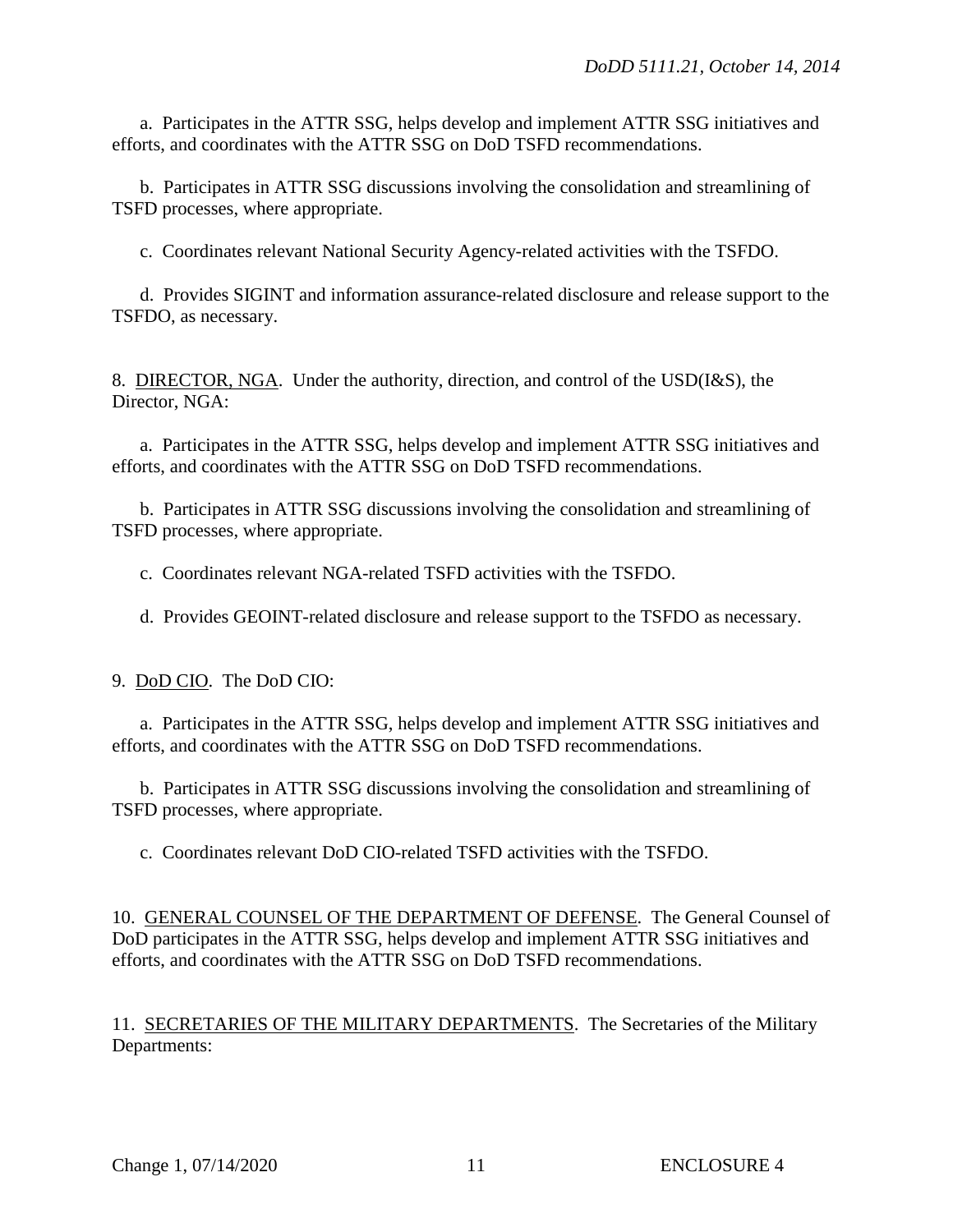a. Participate in the ATTR SSG, help develop and implement ATTR SSG initiatives and efforts, and coordinate with the ATTR SSG on DoD TSFD recommendations.

b. Provide support to, and coordinate relevant TSFD activities with, the TSFDO.

c. Provide personnel, if available, to the TSFDO on a rotational basis.

d. Identify and submit PTRs through the TSFDO secure website and, in coordination with the TSFDO, monitor the status of their PTRs during the course of their review.

12. CJCS. The CJCS participates in the ATTR SSG, helps develop and implement ATTR SSG initiatives and efforts, and coordinates with the ATTR SSG on DoD TSFD recommendations.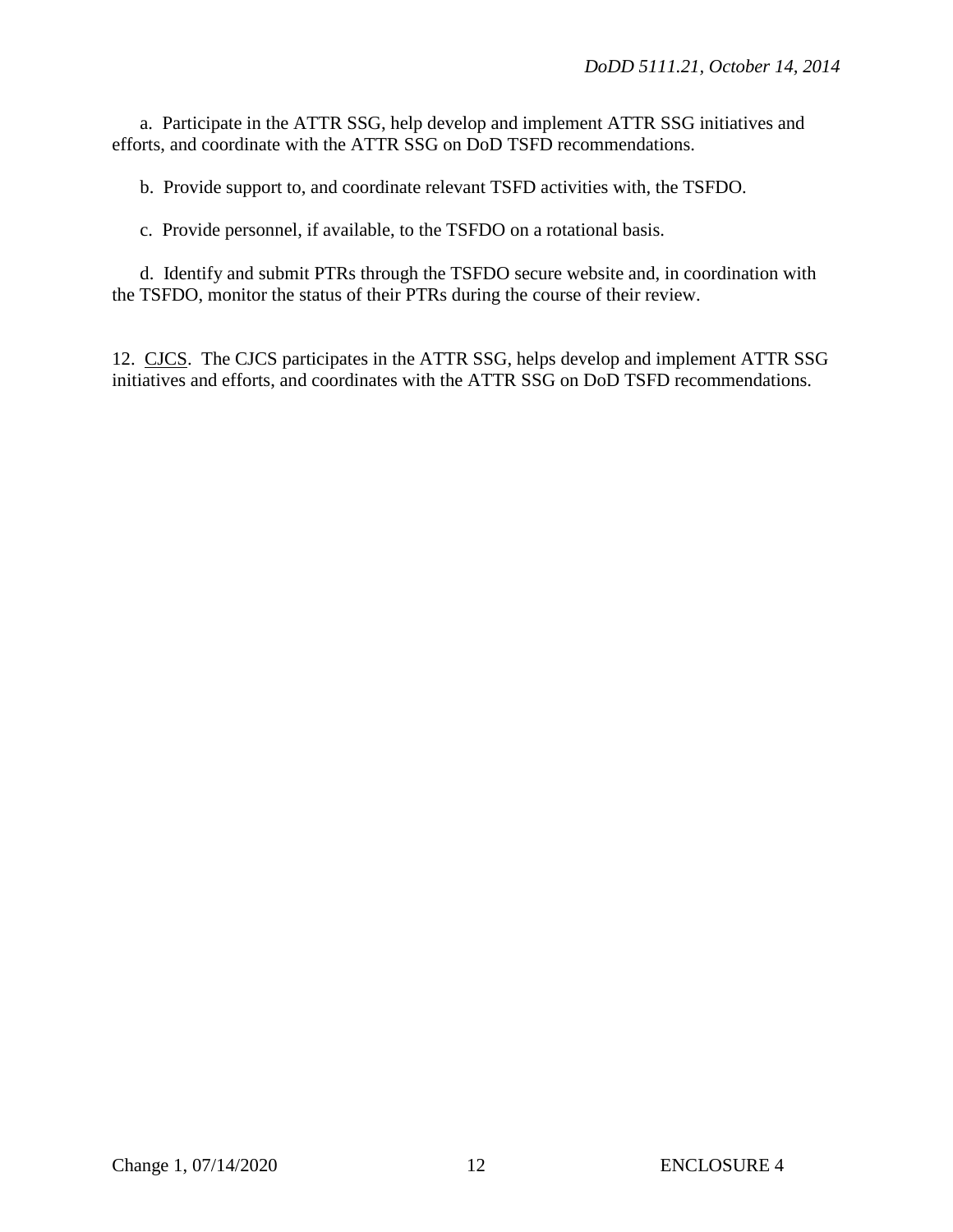# GLOSSARY

# PART I. ABBREVIATIONS AND ACRONYMS

| <b>ATTR SSG</b>                                              | Arms Transfer and Technology Release Senior Steering Group                                                                                                                                                        |
|--------------------------------------------------------------|-------------------------------------------------------------------------------------------------------------------------------------------------------------------------------------------------------------------|
| <b>CJCS</b>                                                  | Chairman of the Joint Chiefs of Staff                                                                                                                                                                             |
| <b>DIRNSA/CHCSS</b><br>DoD CIO<br><b>DSCA</b><br><b>DTSA</b> | Director, National Security Agency/Chief, Central Security Service<br>Department of Defense Chief Information Officer<br><b>Defense Security Cooperation Agency</b><br>Defense Technology Security Administration |
| IC                                                           | <b>International Cooperation</b>                                                                                                                                                                                  |
| <b>NDPC</b><br><b>NGA</b>                                    | <b>National Disclosure Policy Committee</b><br>National Geospatial-Intelligence Agency                                                                                                                            |
| <b>PTR</b>                                                   | priority technology security and foreign disclosure review (formerly known<br>as high-level decision (HLD))                                                                                                       |
| RIP                                                          | release in principle                                                                                                                                                                                              |
| <b>TSFD</b><br><b>TSFDO</b>                                  | technology security and foreign disclosure<br>Technology Security and Foreign Disclosure Office                                                                                                                   |
| USD(AT&L)<br>USD(I&S)<br>USD(P)                              | Under Secretary of Defense for Acquisition, Technology, and Logistics<br>Under Secretary of Defense for Intelligence and Security<br>Under Secretary of Defense for Policy                                        |

# PART II. DEFINITIONS

These terms and their definitions are for the purpose of this directive.

anticipatory policies. Convey a baseline RIP of the relevant TSFD review processes for a specific technology or system to a group of potential recipient countries identified in that policy.

ATTR SSG. The ATTR SSG serves as the senior decision-making body that provides guidance and direction to the DoD TSFD processes involved in the transfer of defense articles and the release of classified or sensitive technology to international partners in support of U.S. policy and national security objectives. Enclosure 2 of this directive defines the ATTR SSG's membership and describes its mission and functions.